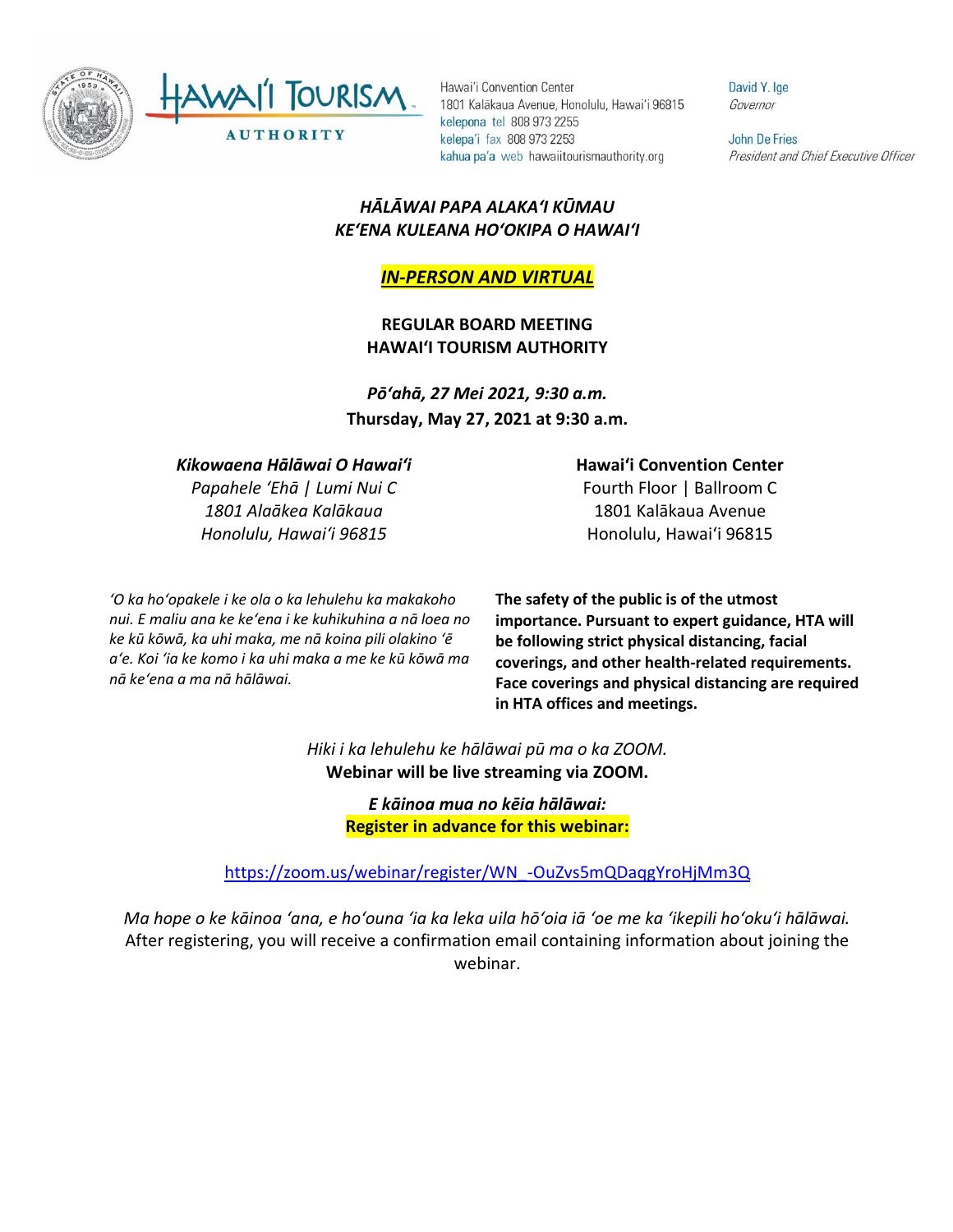

David Y. Ige Governor

John De Fries President and Chief Executive Officer

## *Papa Kumumanaʻo* **AMENDED AGENDA**

- 1. *Ho'omaka* Call to Order
- 2. *Wehena* Opening Cultural Protocol
- 3. *Kūkākūkā A Hoʻoholo No Nā Kānāwai Lawena A Hoʻokele* Discussion and/or Action on HTA's Code of Conduct and ByLaws
- 4. *ʻĀpono I Ka Moʻoʻōlelo Hālāwai* Approval of Minutes of the April 29, 2021 Board Meeting
- 5. *Hō'ike Lālā*

Report of Permitted Interactions at an Informational Meeting or Presentation Not Organized by the Board Under HRS section 92-2.5(c)

6. *Hōʻike A Ka Luna Hoʻokele*

Report of the CEO Relating to Staff's Implementation of HTA's Programs During April 2021:

- Major Market Management including Destination Marketing Management Services
- Global Meetings, Conventions and Incentives (MCI) Program Management Services, Responsible Tourism
- Support of State COVID-19 Mitigation Efforts
- CEO's Assessment of Priorities for the Next 30-60 Days
- 7. *Hōʻike ʻIkepili Noiʻi ʻOihana Hoʻomākaʻikaʻi* Presentation and Discussion of Current Market Insights and Conditions in Hawai'i and Key Major Hawai'i Tourism Markets
- 8. *Kūkākūkā A Hoʻoholo I Ka Hoʻohui ʻAna I Nā Hālāwai Kōmike Hokona Kūmau I Loko O Nā Hālāwai Papa Alakaʻi Kūmau* Discussion and/or Action to Transition the Marketing Standing Committee Meetings into the HTA Regular Board Meetings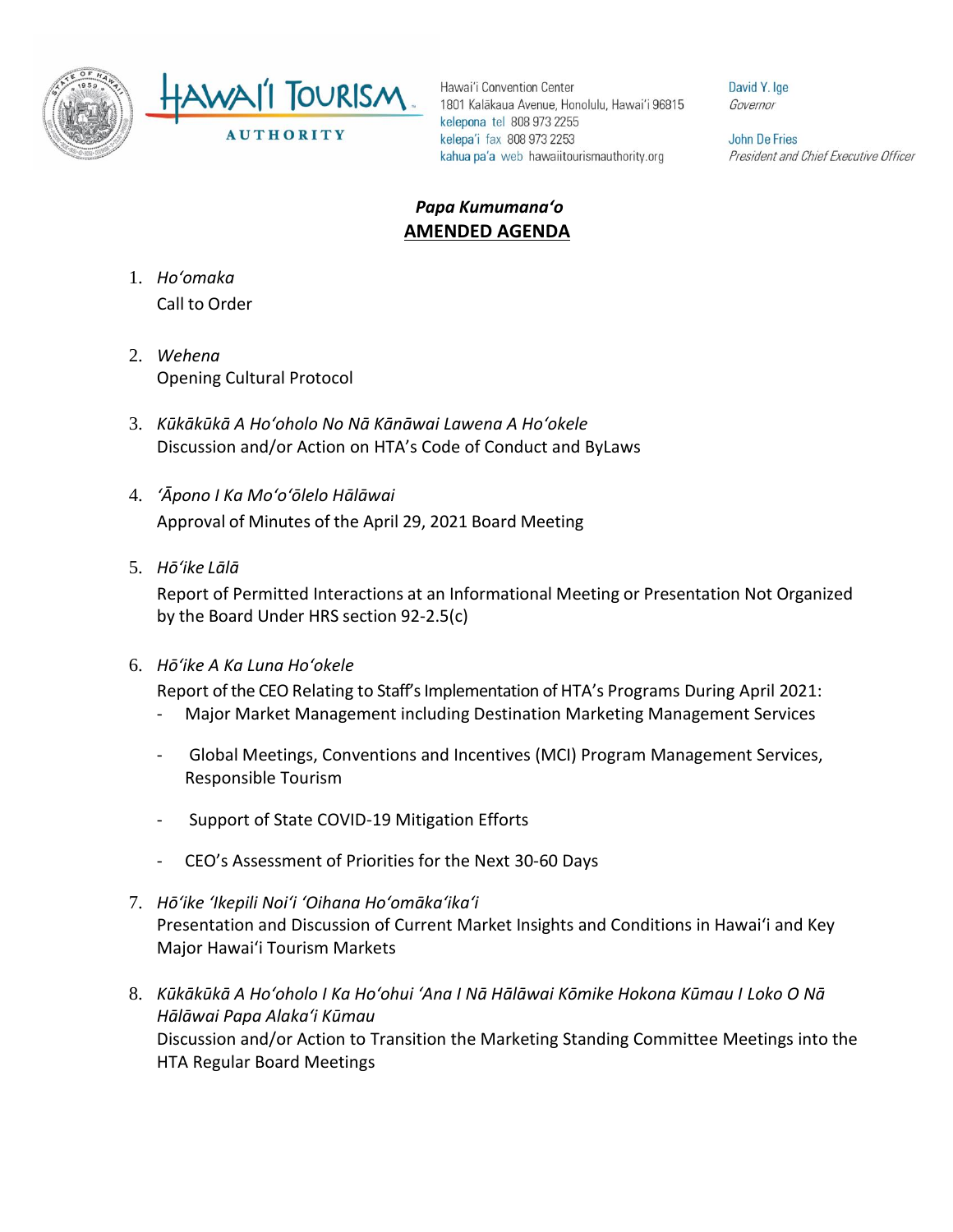

David Y. Ige Governor

**John De Fries** President and Chief Executive Officer

- 9. *Hōʻike No Nā Mākeke ʻAmelika, Iāpana, Kōlea Hema, Pākīpika a Kanakā* Market Updates for USA, Japan, South Korea, Oceania and Canada
- 10. *Hōʻike A Kūkākūkā No Ka Papahana Kaʻaʻike* Discussion and/or Action on HTA's Communications Plan
- 11. *Hōʻike A Hoʻoholo No Ka ʻŌnaehana Hoʻopaʻa Manawa Kipa* Presentation and Action on the Proposed Statewide Reservation Management System to be Implemented in Partnership with DLNR and Other Key Stakeholders
- 12. *Hōʻike, Kūkākūkā A Hoʻoholo No Nā Moʻokālā*  Presentation, Discussion and Action on HTA's Financial Reports for April 2021
- 13. *Hōʻike A Ka Hui Noiʻi Loiloi Moʻokālā*  Report by the *Budgetary Review Investigative Committee* of their meeting held on May 18, 2021
- 14. *Kūkākūkā A Hoʻoholo No Ka ʻŌlelo Hoʻoholo 2021-2-1* Discussion and Action on HTA Board Resolution 2021-2-1 Including, but not Limited to,
	- Research, Planning, Budgeting, Operations, Staff Roles and Strategic Initiatives
- 15. *Panina* Closing Cultural Protocol
- 16. *Ho'oku'u* Adjournment

*\*\*\* ʻAha Hoʻokō: Ua hiki i ka Papa Alakaʻi ke mālama i kekahi hālāwai kūhelu i kū i ka Hawaiʻi Revised Statutes (HRS) § 92-4. E mālama ʻia kēia hālāwai kūhelu nei ma lalo o ka § 92-5 (a)(4), § 92-5 (a)(8) and §201B-4(a)(2) no ka pono o ko ka Papa Alakaʻi kūkā a hoʻoholo ʻana i nā nīnūnē a nīnau i pili i ko ka Papa Alakaʻi kuleana me ko ka Papa Alakaʻi loio. He hālāwai kūhelu kēia i ʻole paulele ʻia ka ʻikepili a i mea hoʻi e mālama kūpono ai ko Hawaiʻi ʻano, he wahi i kipa mau ʻia e nā malihini.*